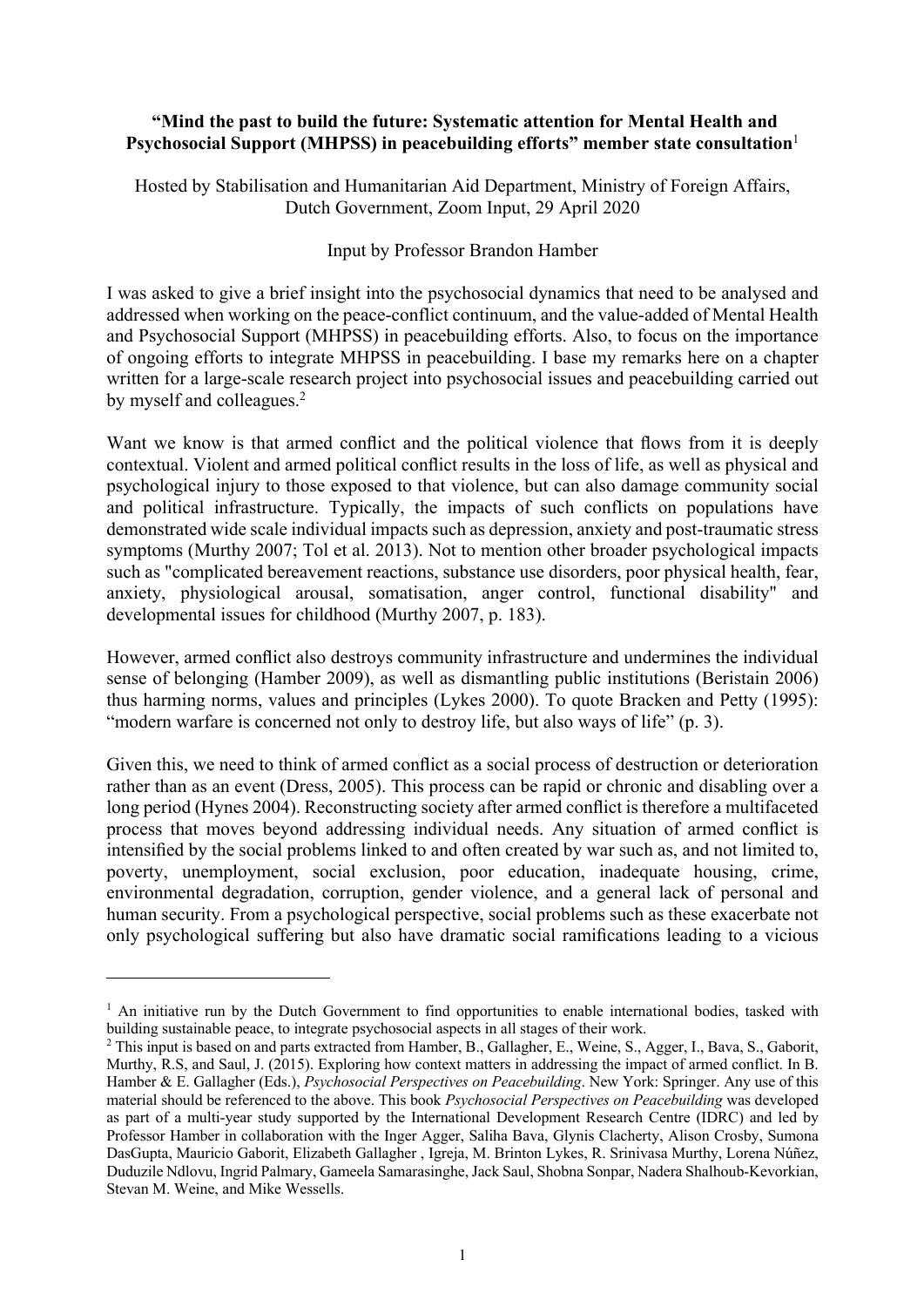circle of social and psychological degradation. This can range from increasing the probability of armed conflict as the unaddressed social issues fuel resentment, through to individual psychological impacts, and wider social and familial breakdown manifesting in damaged community and socio-economic life.

Therefore, psychosocial problems following violent political conflict encompass far more than the experience of PTSD as the Inter-Agency Standing Committee has noted (IASC, 2007). Over the last few decades, a debate has raged within mental health circles about what interventions are appropriate and effective for dealing with the impact of armed conflict. At the risk of simplifying a complex discussion, traditionally this has been cast as a dichotomous tension between those offering different treatments for the impact of political violence typified by clinical treatment for PTSD such as Cognitive Behavioural Therapy, and those who have favoured a less clinical and more community-driven approach stressing concepts such as selfhelp, resilience and community-based activities that are said to have a therapeutic and socially reconstructive effect (Saul 2013).

What is undoubtedly clear, however, is that a "one size fits all" approach is not indicated (IASC, 2007). The medicalised approach does not capture the breadth of impact of armed conflict risking pathologising local communities and shifting skills and resources to "outsiders" while drawing attention away from structural conditions causing suffering in the first place (Lykes & Crosby, 2015). It is therefore vital that communities and localised supports form the backbone of psychosocial initiatives; this is critical to sustaining peace, enhancing resilience and ensuring contextual and culturally relevant approaches (Hamber & Gallagher, 2015).

Few would now contest that support is needed for individuals and communities to deal with and recover from armed conflict, as well as to support them in addressing the wider social issues outlined above. An extensive global review of the types of interventions typically used in lowincome and middle-income countries to assist survivors of humanitarian emergencies (this includes armed conflicts, wars and disasters) showed that the most commonly used interventions were counselling, providing and facilitating community-based social supports, structured social activities (including child-friendly spaces), provision of information, psycho-education and awareness-raising (Tol et al. 2011). Other interventions have been unidentified in a range of studies (see Hamber & Gallagher, 2015), among others:

- group sharing of problems
- community dialogue
- traditional healing rituals
- art projects
- theatre initiatives
- interpersonal skills development
- training on issues such as human rights and mediation,
- reconciliation initiatives, and
- engagement in livelihood projects.

These types of interventions are sometimes referred to, as Sri Lanka psychologist Galapatti (2003) noted, under the "umbrella" category of psychosocial interventions even though the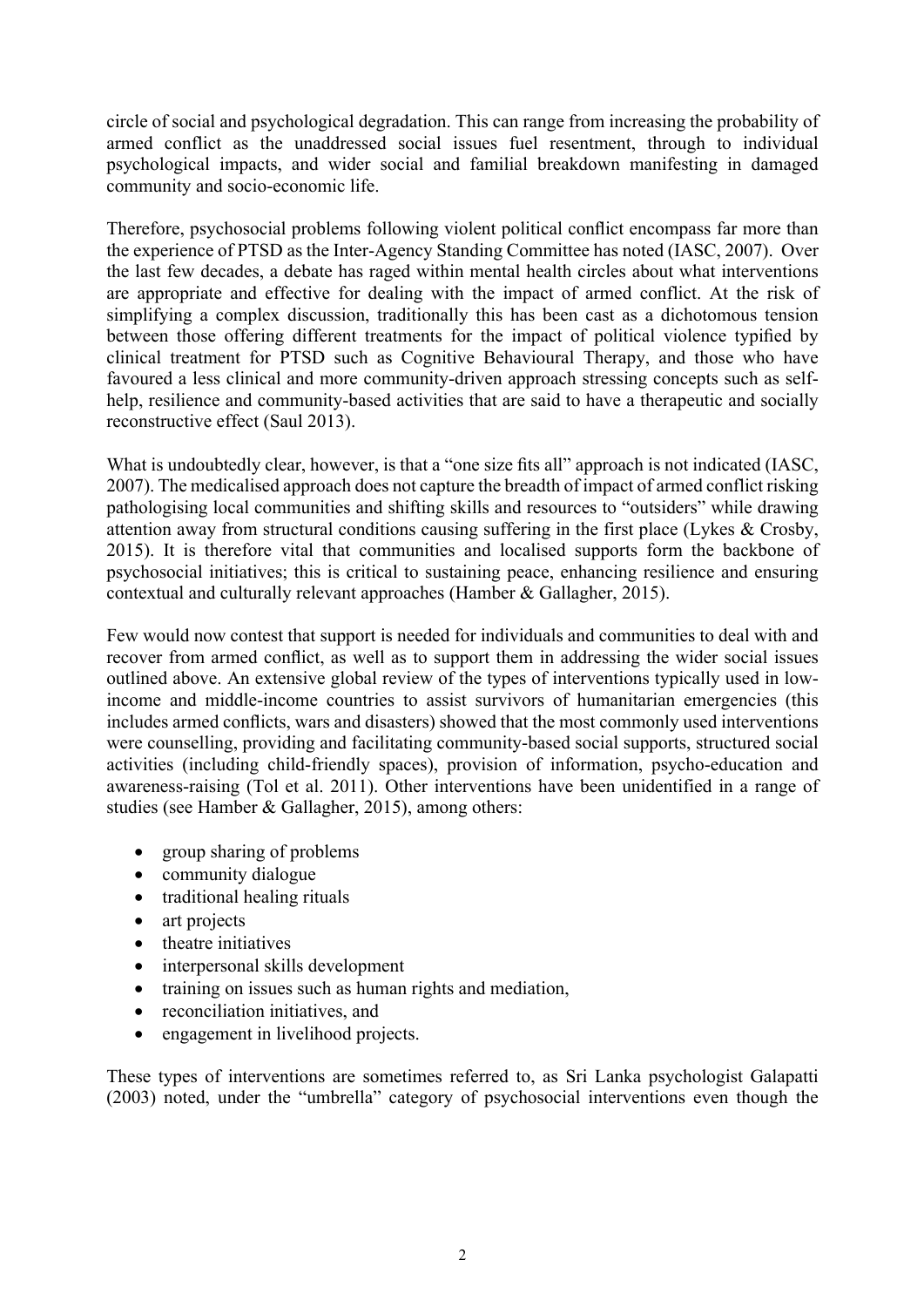parameters of what exactly constitutes a psychosocial project<sup>3</sup> is not always clear. There are debates about the efficacy of different approaches (Psychosocial Working Group 2003). Many of these interventions also overlap with what we might call people-to-people peacebuilding work.

Firstly, therefore, *"psychosocial" can be thought of as being about interventions and practices<sup>4</sup> that promote well-being* through recognising the link between the psychological and the social. These *interventions and practices* can take place with a range of *constituencies* (e.g. victims groups, refugees, young people) that operate in *different spaces* (e.g. the courtroom, indigenous healing rituals, the therapy room, churches, etc.), and are driven by *different practitioners* (e.g. mental health workers, local community, activists) (Hamber, et al., 2015).

Secondly *psychosocial offers a broader lens for thinking about peacebuilding*. This lens beckons us to think holistically and to ask how interventions impact on the social context and the mental health of individuals and understand what needs to be addressed in the peacebuilding phase. This lens also means we need to appreciate the psychological impact of the political and policy interventions of funders, governments and developmental agencies, as well as the essential role of context in all armed conflict situations. This has implications for how we plan, conceptualise our interventions, and understand the change we are trying to make in peacebuilding (as well as through psychosocial interventions and practices).

But taking this holistic approach to psychosocial needs has its challenges. What we know is that there is often poor coordination in humanitarian crises and following armed conflict (Wessells 2008). Equally many of those offering psychosocial interventions struggle to think about the wider social implications and context of their work, rather choosing a narrow mental health approach. Many of those offering specific support (such as legal services or human rights awareness raising) also often do not consider the social and psychological impact of their work or view it in a compartmentalised way.

In conclusion, a psychosocial approach demands a closer integration of specific psychosocial interventions into the peacebuilding landscape, on the one hand. On the other hand, the psychosocial approach also requires a more integrated and holistic approach, or lens, to peacebuilding more broadly. This is daunting. Nevertheless, many of the UN agencies and other interventions in the peacebuilding area are already working in the social and community space, and increasingly recognising the need to address the psychological impact of various policies and interventions. The psychosocial lens thus offers significant opportunities to enhance the very essence of our peacebuilding work.

<sup>&</sup>lt;sup>3</sup> The term psychosocial is helpful and extends the boundaries of theory and practice beyond the individual. However, it can still miss critical dimensions of human experience. That is, the emotional and psychological, the social and the material, cannot be separated in reality. Adding a notion of intervention or programming that focuses on one side of the "psycho" or "social" equation or the other (although useful at times for individuals), or implying that one affects the other in any linear or even dynamic way, does not conceptually grasp how people live their lives and how their sense of well-being is holistically understood. See Williamson and Robinson (2006) on the challenges of compartmentalising psychological, social and material issues, as well as Hamber & Gallagher (2015).

<sup>4</sup> The use of the word *practices* flowed from the project outlined in 2. above. The project that led to the book Hamber and Gallagher (2015), found that thinking about psychosocial in the context of "programmes" or "interventions" was limited as it implied formal generally funded projects. However, many communities affected by armed conflict were engaging in a range of practices aimed at well-being that were not run as projects or programmes, but existed within and as part of the community fabric (e.g. healing rituals, grieving processes, use of churches, ceremonies, commemorations). The wider term psychosocial practices, rather than interventions, better capture this.